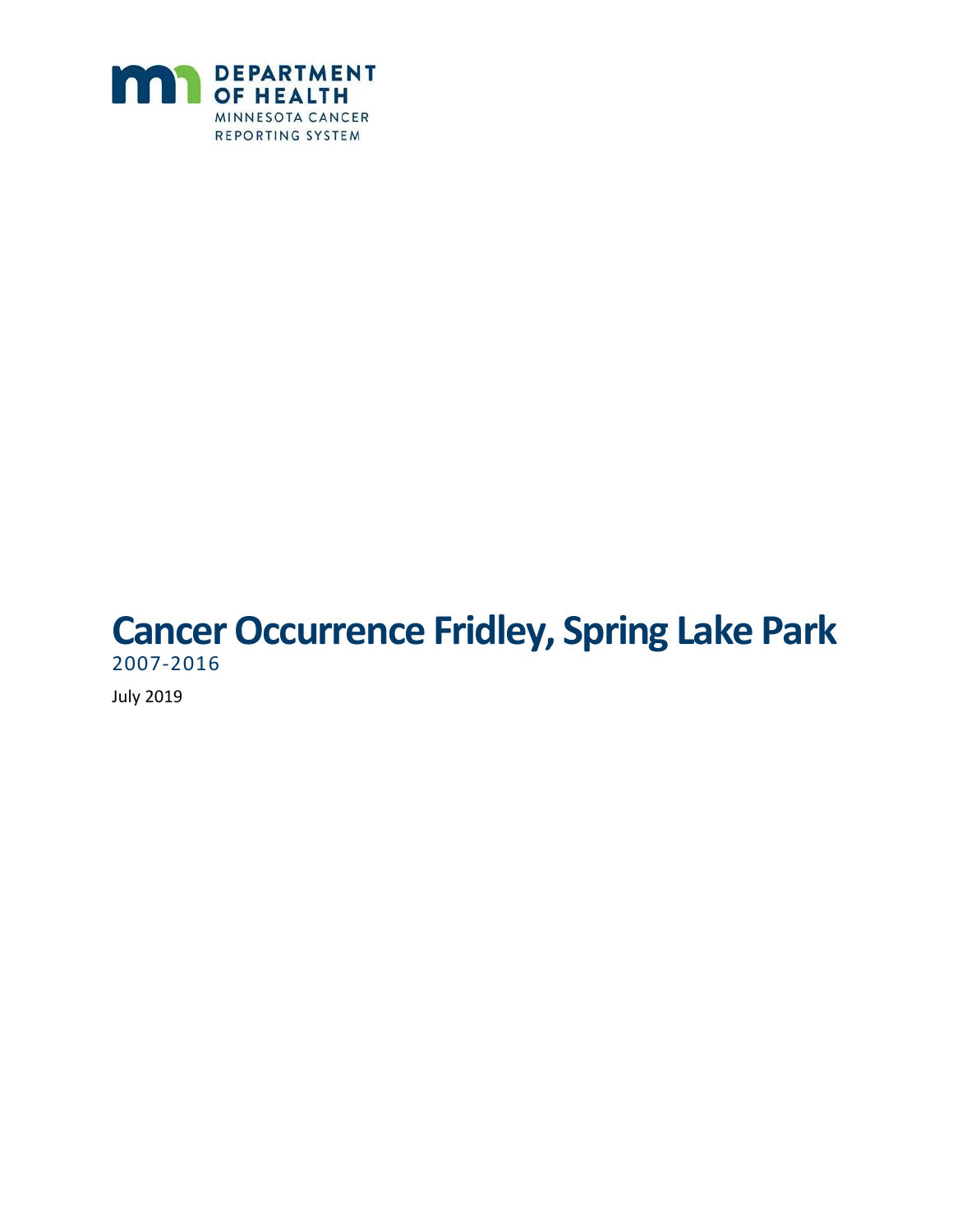#### **Cancer Occurrence in Fridley, Spring Lake Park**

Minnesota Department of Health Minnesota Cancer Reporting System PO Box 64882 St. Paul, MN 55164-0822 651-201-5900 [health.mcrs@state.mn.us](mailto:health.mcrs@state.mn.us) [www.health.state.mn.us](https://www.health.state.mn.us/)

*To obtain this information in a different format, call 651-201-5900. Printed on recycled paper.*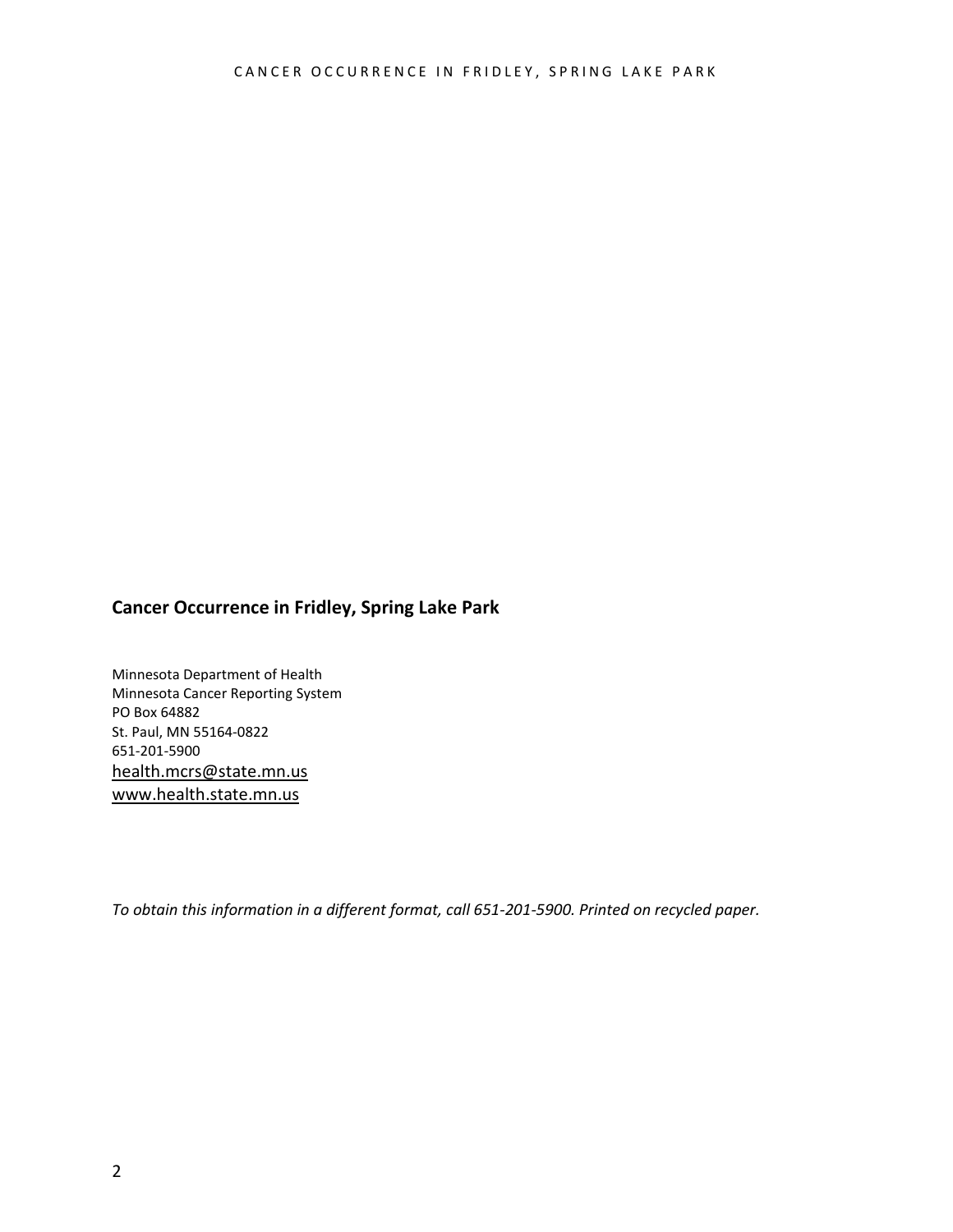# **Contents**

| Usefulness and Limitations of Community Cancer Rates in Addressing Environmental Cancer    |
|--------------------------------------------------------------------------------------------|
|                                                                                            |
|                                                                                            |
| Table 2. Observed and Expected Cancer Incidence Among Females 12                           |
|                                                                                            |
| Figure 3. Estimate of U.S. cancer mortality attributable to various known risk factors  14 |
|                                                                                            |
|                                                                                            |
|                                                                                            |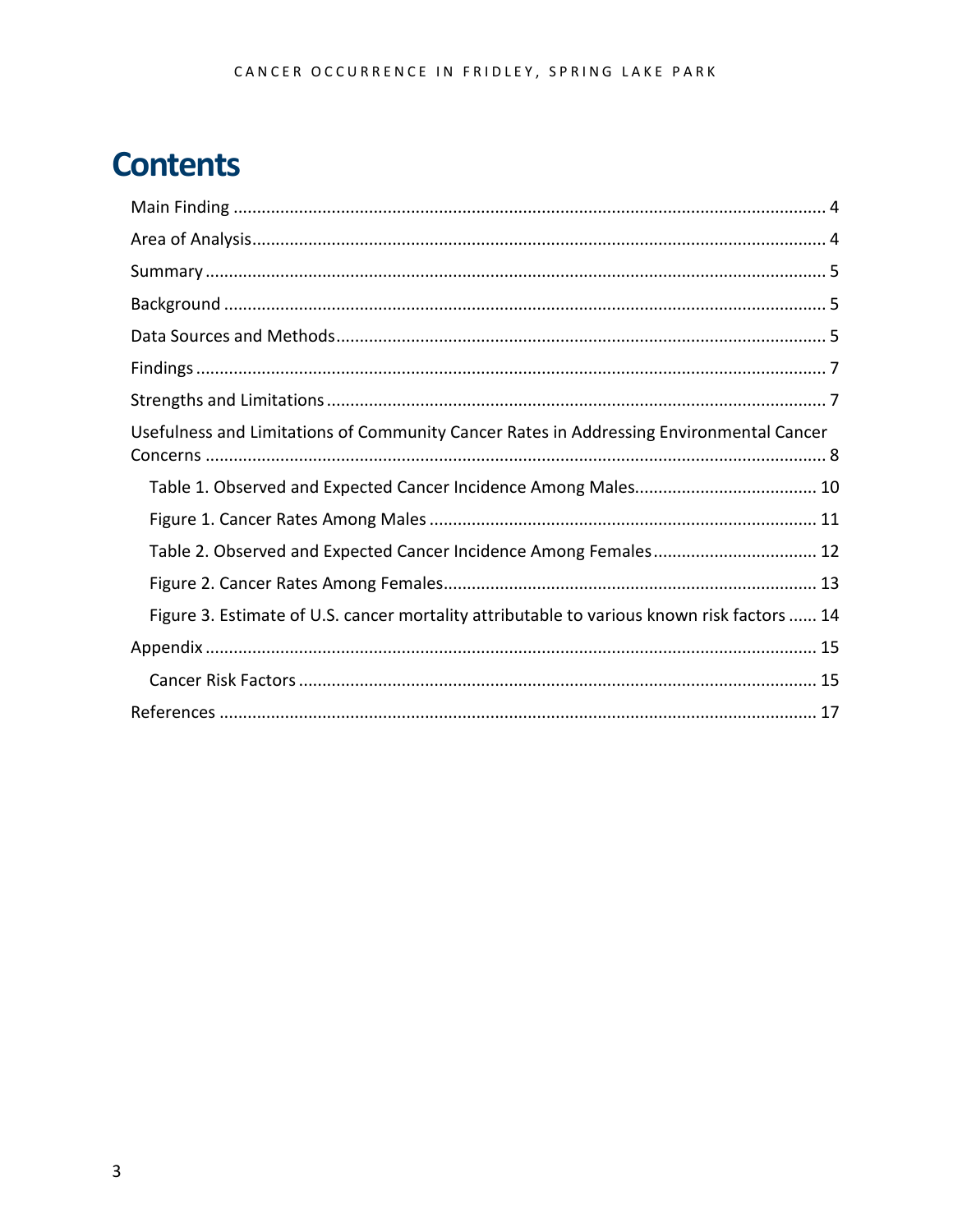## <span id="page-3-0"></span>**Main Finding**

A detailed study encompassing 10 years of cancer data establishes that the majority of cancer incidence rates in nine census tracts in Fridley and Spring Lake Park are virtually identical to cancer rates in the Twin Cities metropolitan area. There were some excess numbers of cancers observed for some cancers. Specific sites with higher counts include colorectal, esophagus and Hodgkin's lymphoma for males and high counts for colorectal, bladder, and lung for females.

## <span id="page-3-1"></span>**Area of Analysis**

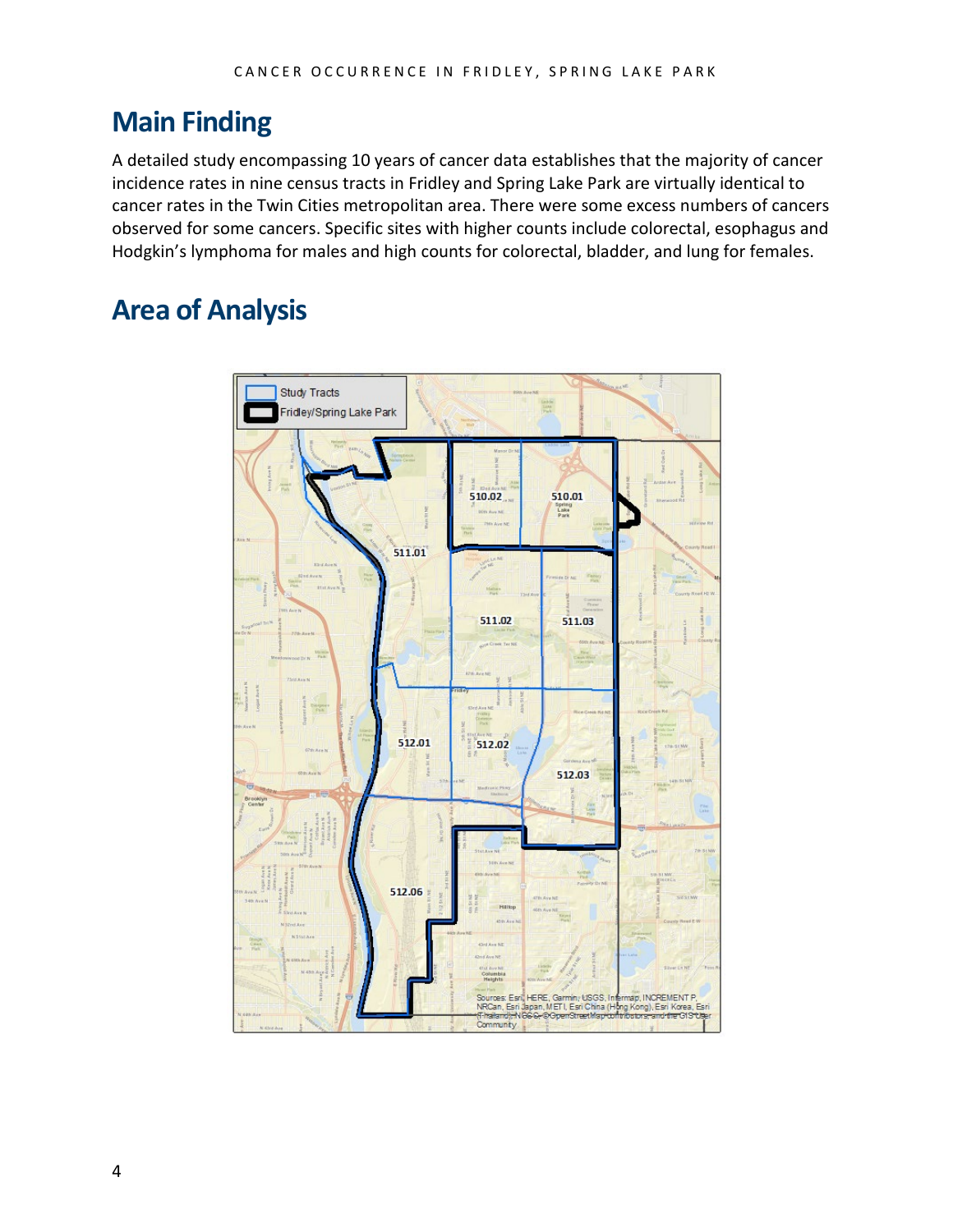### <span id="page-4-0"></span>**Summary**

There have been cancer concerns among many Fridley and Spring Lake Park residents related to a history of possible exposure to trichloroethylene (TCE) in drinking water (see [map location](#page-3-1) [above\)](#page-3-1). The purpose of this report is to provide a complete and accurate profile of cancer occurrence among residents living in the nine [census tracts](#page-3-1) surrounding the Amory-Superfund site. Data from the Minnesota Cancer Reporting System (MCRS) were used to compare cancer rates among individuals living in the census tracts of interest at the time of their diagnosis with cancer rates in the seven county Twin Cities metropolitan area during the most recent 10-year period for which complete data were available (2007-2016).

A majority of the cancer rates in the area of analysis were virtually identical to metro area rates. There were, however, some elevations observed. In males, the elevation counts were for colorectal, esophageal, and Hodgkin's lymphoma cancer sites. In females, the elevated counts were for all cancer sites combined as well as bladder, colorectal, and lung cancer sites. The risk factors associated with these cancers can be found in the [Appendix.](#page-13-1)

Due to their smaller numbers and greater variability (over time or from one location to another), the rates of specific types of cancer at a community (or even county) level are generally much less stable or informative and permit few conclusions. The number of residents in the study area currently living with any history of cancer likely exceeds 2000 individuals.

While environmental contaminants are the frequent focus of community cancer concerns, the primary determinants of cancer risk include smoking, obesity, diet, lack of exercise, UV radiation, alcohol, viruses, genetics, reproductive history, medications, and occupation.

## <span id="page-4-1"></span>**Background**

City of Fridley residents have been concerned that they were exposed to elevated levels of trichloroethylene (TCE) in the municipal drinking water supply coming from the Fridley Commons Well Field Superfund site. The Fridley Commons Well Field Superfund site (U.S. Environmental Protection Agency Facility ID, MND985701309) is the location of eight drinking water wells serving the City of Fridley. The Environmental Health Division of the Minnesota Department of Health has information related to TCE and health at these websites:

Minnesota Department of Health:

[Trichloroethylene \(TCE\) and](#page-16-1) Your Health $1/2$  $1/2$ [Technical and Application Information for Trichloroethylene \(TCE\)](#page-16-2)[2](#page-16-4)

## <span id="page-4-2"></span>**Data Sources and Methods**

The MCRS is Minnesota's statewide cancer registry (database) and has operated since 1988. It collects diagnostic and related data on all cancer diagnoses among Minnesota residents. The data come from hospitals, clinics, and pathology laboratories and are carefully reviewed for completeness and accuracy. Independent audits estimate completeness of the MCRS at over 99%.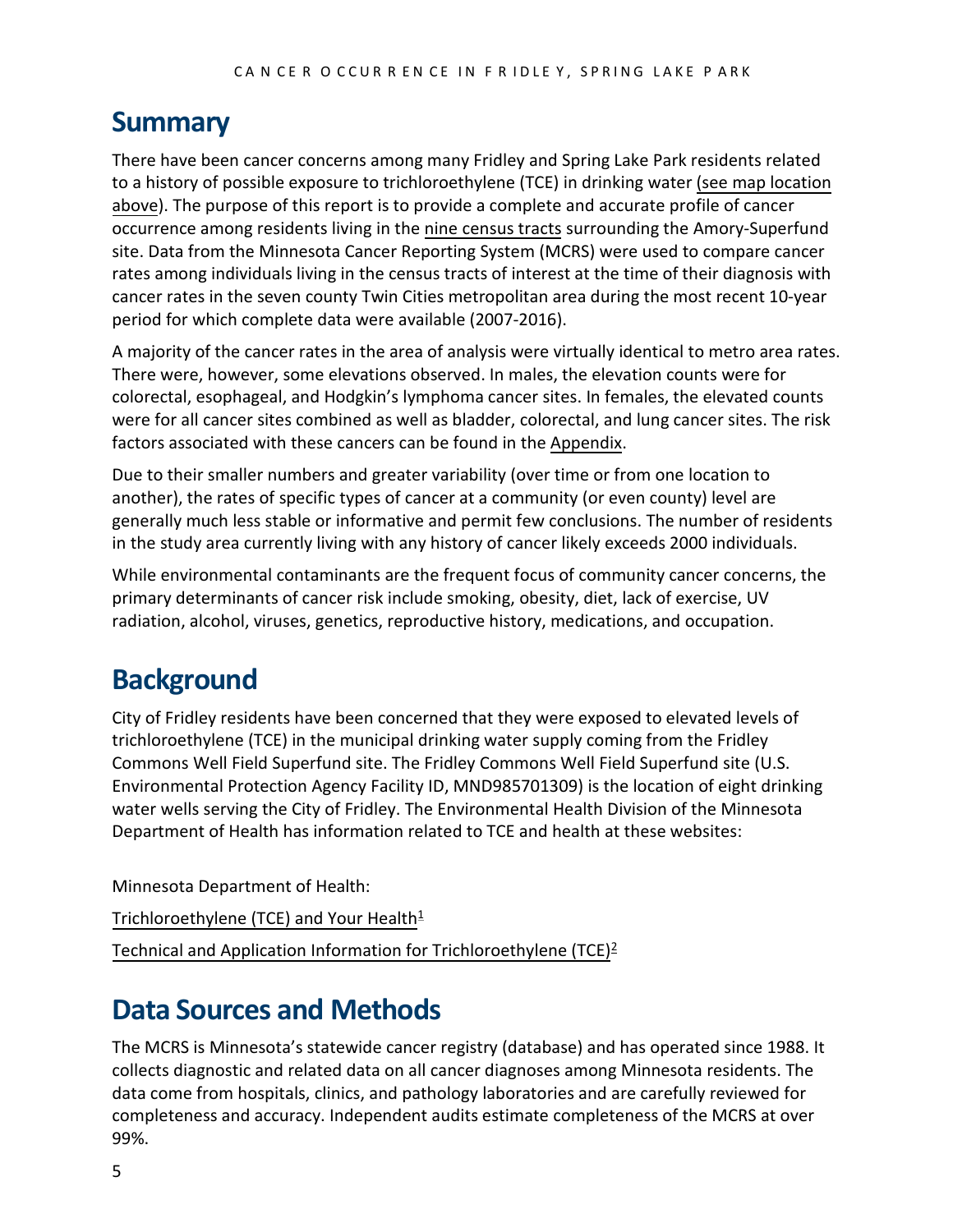Cancer cases for the five census tracts in Fridley and Spring Lake Park were identified from the MCRS for the most recent 10-year period for which complete data were available: 2007-2016. Nine census tracts (051001, 051002, 051101, 051102, 051103, 051201, 051202, 051203, 051206) were used to identify residents who received a new diagnosis of cancer in that period and resided in the area of analysis.

When examining cancer rates in a community or county with a relatively small population, the preferred approach is to compare the actual "observed" number of newly-occurring cancers to the estimated "expected" number (calculated with the assumption that the community had the same cancer rates as some larger comparison population). For this analysis, cancer rates for the seven-county Twin Cities metropolitan area during 2007-2016 were used for comparison to the census tracts. The "expected" number of cancers was estimated by applying metro area cancer rates (by age and gender) to the population of the five census tracts from the 2010 census. Eighteen age categories were used to estimate expected cancer cases separately for males and females. Only the age and gender distributions of the population are taken into account when determining "expected" cancers since these important risk factors alone are known. However, other significant determinants of cancer risk such as smoking history, medical history, family history, obesity, diet, occupation, reproductive history, infectious agents (e.g. human papilloma virus, hepatitis viruses), or other established risk factors are unknown and cannot be taken into account.

For ease of comparison, the observed number of cancers divided by the expected number gives an observed-to-expected ratio (also called the Standardized Incidence Ratio). If the two numbers were identical (which only rarely happens), this ratio would be 1.00. If there were twice as many cancers as expected, the ratio would be 2.00; if there were half as many cancers as expected, the ratio would be 0.50. For each such ratio, a 95% confidence interval was calculated and is also shown in this report. The confidence intervals represent a range in which the ratio is expected to be 95% of the time; this means there is a 5% chance that the ratio could be outside the range. The confidence intervals give an additional measure of the variability and uncertainty that is encountered when examining cancer rates in a community and comparing them to expected rates.

If a confidence interval does not include a value of 1.00, the ratio is considered "statistically significant" – meaning that the difference is less likely to be due to random chance. However, there is still some further uncertainty that is not reflected in the confidence intervals, which do not take into account random differences that can be expected whenever multiple comparisons are made (e.g., comparing a large number of different types of cancer) or the effects of errors in estimating the population of the community.

This report provides information about total cancers for males and for females, as well as 20 specific types of cancers among males and 22 types of cancer among females (representing about 93% of the total cancer incidence for each gender).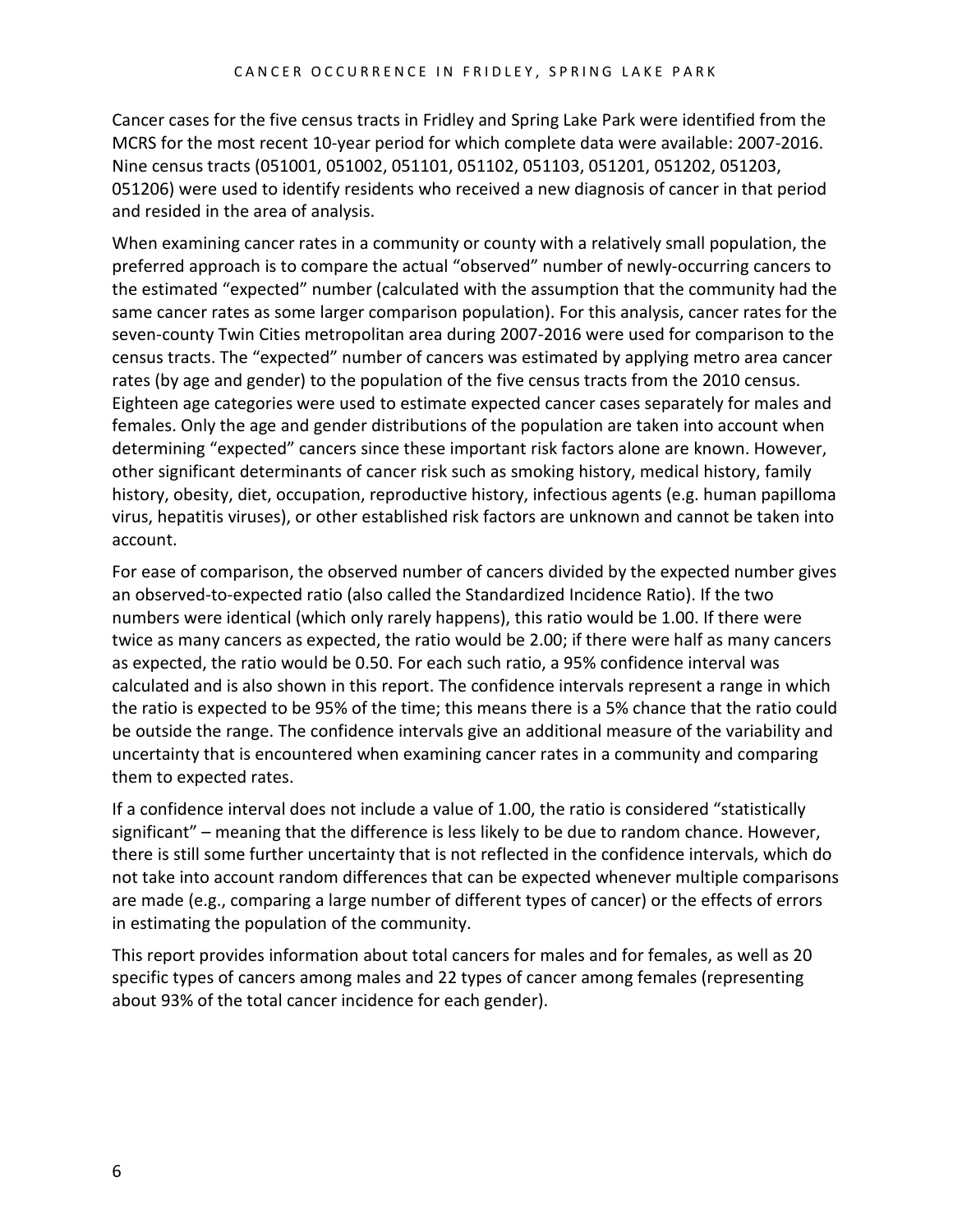## <span id="page-6-0"></span>**Findings**

Cancer incidence describes the rates and number of newly-diagnosed cancers over a specified time period. [Table 1](#page-9-0) shows the observed and expected numbers of cases for all cancers combined and for the most frequent types of cancer among males in the [nine census tracts](#page-3-1) in the area of analysis. The observed-to-expected ratios and statistical 95% confidence intervals are also shown. [Table 2](#page-10-1) provides the same information for females. The same ratios and confidence intervals are also shown graphically in [Figure](#page-10-0) 1 and [Figure](#page-11-1) 2 for males and females, respectively.

For all cancers combined over the 10-year period 2007-2016, there were higher than expected numbers of cancers (based on metro area rates) for males and for females. For males, there were 976 newly-diagnosed cancers versus 919 expected cancers (ratio of 1.06). For females, there were 972 observed cancers compared to 880 expected cancers (ratio of 1.04). There were cancer sites that had a higher than expected number of cancers in males and females. For males, the higher counts were for colorectal, esophagus, and Hodgkin's lymphoma sites. For females, the high counts were seen with colorectal, bladder, and lung. The risk factors associated with the individual cancer sites are listed in the [Appendix.](#page-14-0) Smoking is the most important risk factor associated with lung, esophageal, and bladder cancer. TCE has been associated with kidney and liver cancers in humans, as well as non-Hodgkin's lymphoma.

## <span id="page-6-1"></span>**Strengths and Limitations**

The major strength of this analysis is the use of data from MCRS to examine and compare cancer incidence rates. All newly diagnosed cancers among Minnesota residents are reported to the MCRS. MCRS data have been shown to meet the highest standards of data completeness and accuracy. Examining rates of newly diagnosed cancers provides the most detailed and complete profile of cancer occurrence among Minnesota residents statewide.

Detailed population data (18 age categories for each gender) for the requested census tracts were required to determine the expected number of new cancers. Data from 2010 United States Census were used to provide an approximate population distribution for the 10-year time period. There are fluctuations in populations over time but the US census is the most accurate account of the population. MCRS data are available at the census tract level which correspond exactly with the population data.

While this study provides a relatively clear picture of overall cancer incidence among these residents living in the area of analysis, the picture is much less stable and informative for many specific types of cancer due to the small numbers of cases at a community level. This problem was partially overcome by aggregating cancer data over a 10-year period.

Finally, these cancer data represent the occurrence of cancer among people who lived in the community at the time of diagnosis (cancer incidence) during the period 2007-2016. However, the time period for the development of cancer (latency period) is typically several decades. Many cancers diagnosed today are possibly due to exposures and lifestyle experiences that began or occurred many years ago. As in any community, there will be migration from one neighborhood to another as well as migration into and out of these communities over time.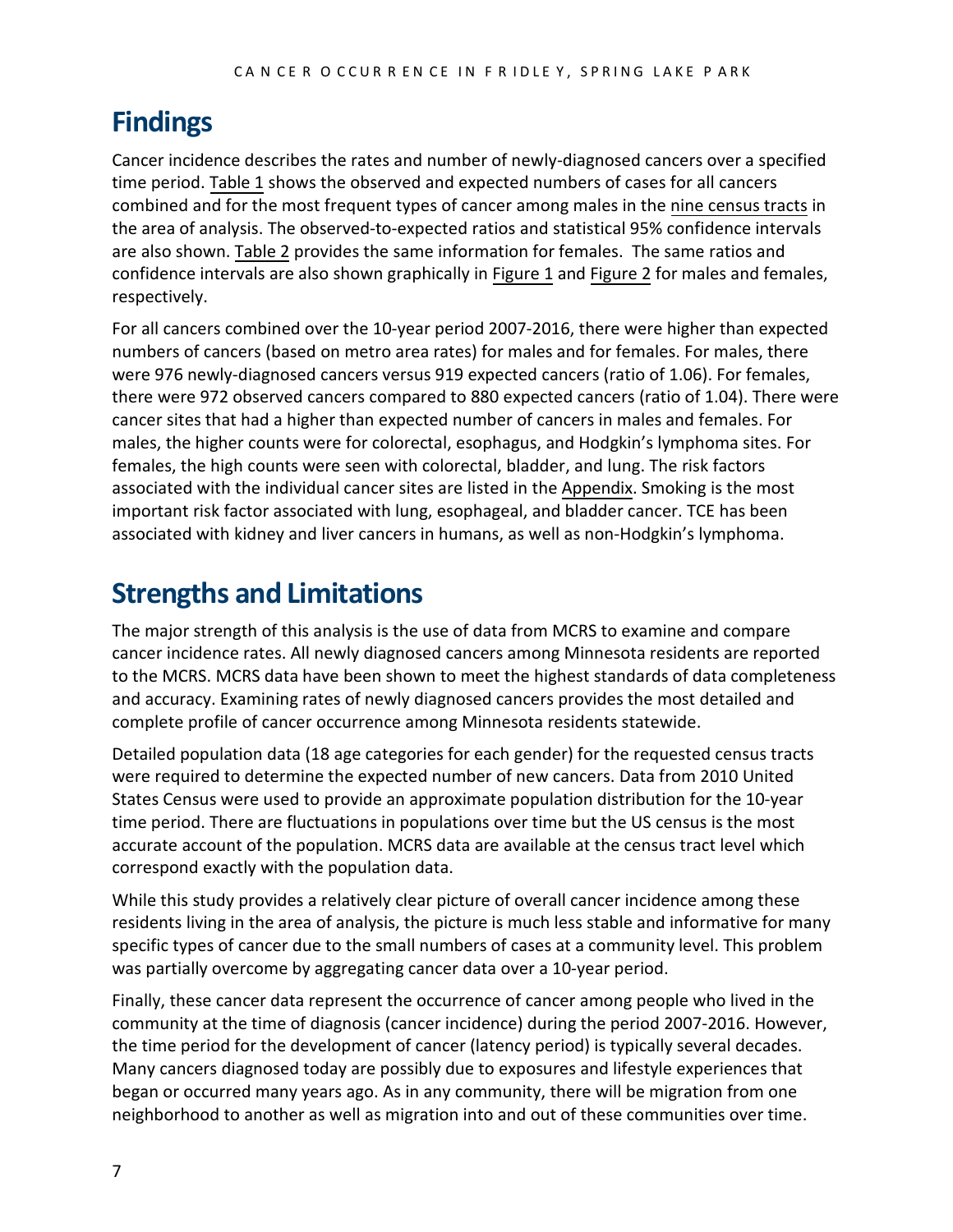### <span id="page-7-0"></span>**Usefulness and Limitations of Community Cancer Rates in Addressing Environmental Cancer Concerns**

The MCRS is a vital tool for examining cancer rates and trends in Minnesota and MCRS data are extremely useful in facilitating epidemiologic studies of specific cancers, quality of care studies, evaluating screening and prevention programs, and many other purposes. While community cancer rates have a high degree of statistical uncertainty and must be interpreted cautiously, such data are also very useful in addressing public concerns over cancer rates in a county or a community by providing a more complete and accurate profile of cancer occurrence. However, for many reasons, analyses of community cancer rates are rarely useful in documenting potential cancer risks from low levels of environmental pollutants.

- Cancer is not a single disease but a group of more than 100 different diseases. Cancers differ in their rates of occurrence, risk factors, treatment, and survivorship. Unfortunately, cancer is not a rare disease, especially when considered in terms of lifetime risk. Not including the most common forms of skin cancer, the average lifetime risk of developing some type of cancer (in situ or malignant) is approximately 44% among males and 41% among females (National [Cancer Institute: The Cancer Query](#page-16-5) [System](#page-16-5)<sup>[3](#page-16-6)</sup>). On average then, almost one in two people will have a diagnosis of cancer during their lifetimes. For any individual, of course, the lifetime risk will be dependent on many personal factors such as smoking history, obesity, alcohol use, family history, and other risk factors.
- The time period for the development of cancer (latency period) is typically several decades, such that many cancers diagnosed today are due to exposures and lifestyle experiences that began or occurred many years ago. Unfortunately, it is often not possible to know when and to what extent newly identified contaminants would have created the potential for exposure in a community. Furthermore, due to the high mobility of our population, many residents in a community may not reside there for more than five years prior to their diagnosis of cancer. Thus, community cancer rates are frequently comprised of individuals who differ in their residential histories in the community, their personal risk factors for cancer, as well as in their potential exposures to environmental contaminants.
- While we have no control over risk factors such as age, race, family history, and genetics, much of our cancer risk is strongly influenced by lifestyle factors that we can control. Such lifestyle risk factors include cigarette smoking, obesity, alcohol consumption, ionizing and solar radiation, certain infectious agents (e.g., hepatitis viruses), occupation, and physical inactivity [\(Figure 3\)](#page-13-0). Those factors account for about 60% of cancer deaths in the U.S. Other lifestyle factors that increase risk include reproductive patterns, sexual behavior, and medications. However, even when no modifiable risk factors are known that can reduce the risk of developing a cancer, screening and early diagnosis may prevent or reduce the risk of death.
- While little is known about the causes of some types of cancer (e.g., brain tumors), for many types of cancer, specific risk factors have been identified. For some cancers, these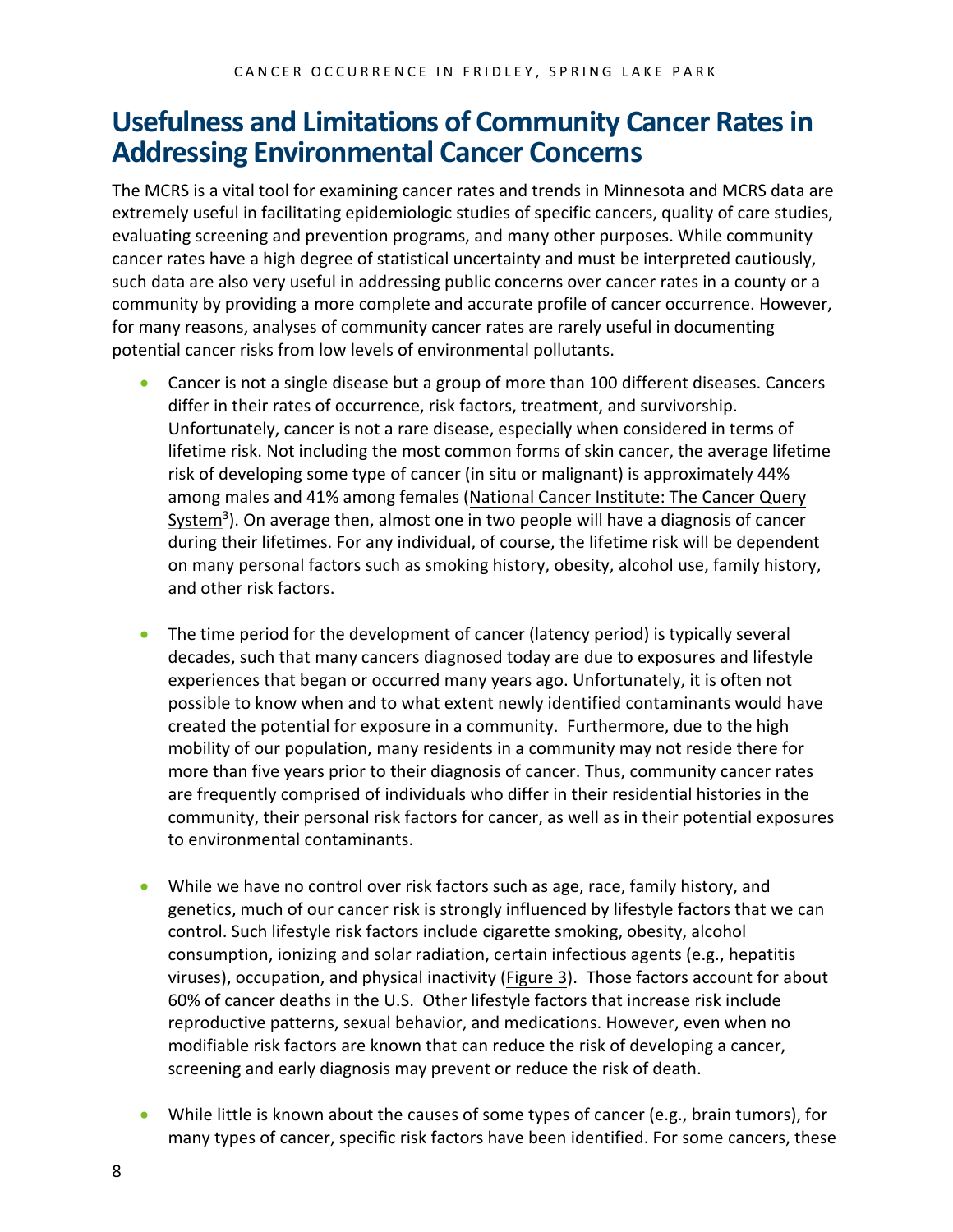known risk factors account for a significant proportion of cancer occurrence (e.g., 85- 90% of lung cancer is attributable to smoking; 95% of cervical cancer is due to the Human Papilloma Virus). Communities and counties can vary widely in terms of known risk factors for cancer, contributing to the variability of cancer rates. While age and gender distributions in a community can routinely be accounted for, lack of information about other known determinants of cancer incidence (such as smoking histories) in a given population makes it difficult to attribute any observed excess or deficit in cancer rates to a given cause.

- Well-designed epidemiological studies, in addition to toxicological research, are necessary to answer questions about the extent to which an environmental exposure may be contributing to the occurrence of cancers in human populations. Indeed, most known human carcinogens have been identified through epidemiologic studies of occupational groups. Cancer risks are much more likely to be detected in the workplace rather than in a community setting since (1) occupational exposures are generally much greater than community exposures; (2) it is frequently possible to estimate past exposures in a workplace using industrial hygiene data, job histories, and other data; and (3) it is usually possible to identify all the people who worked at a workplace for a particular time period using personnel records.
- State and federal regulatory standards and guidelines are intended to limit exposures to potential carcinogens to very low risks, for example, one additional cancer in 100,000 people with lifetime exposure. This level of cancer risk is purposefully many thousands of times lower than cancer risks that can be detected by epidemiologic studies or examination of community cancer rates.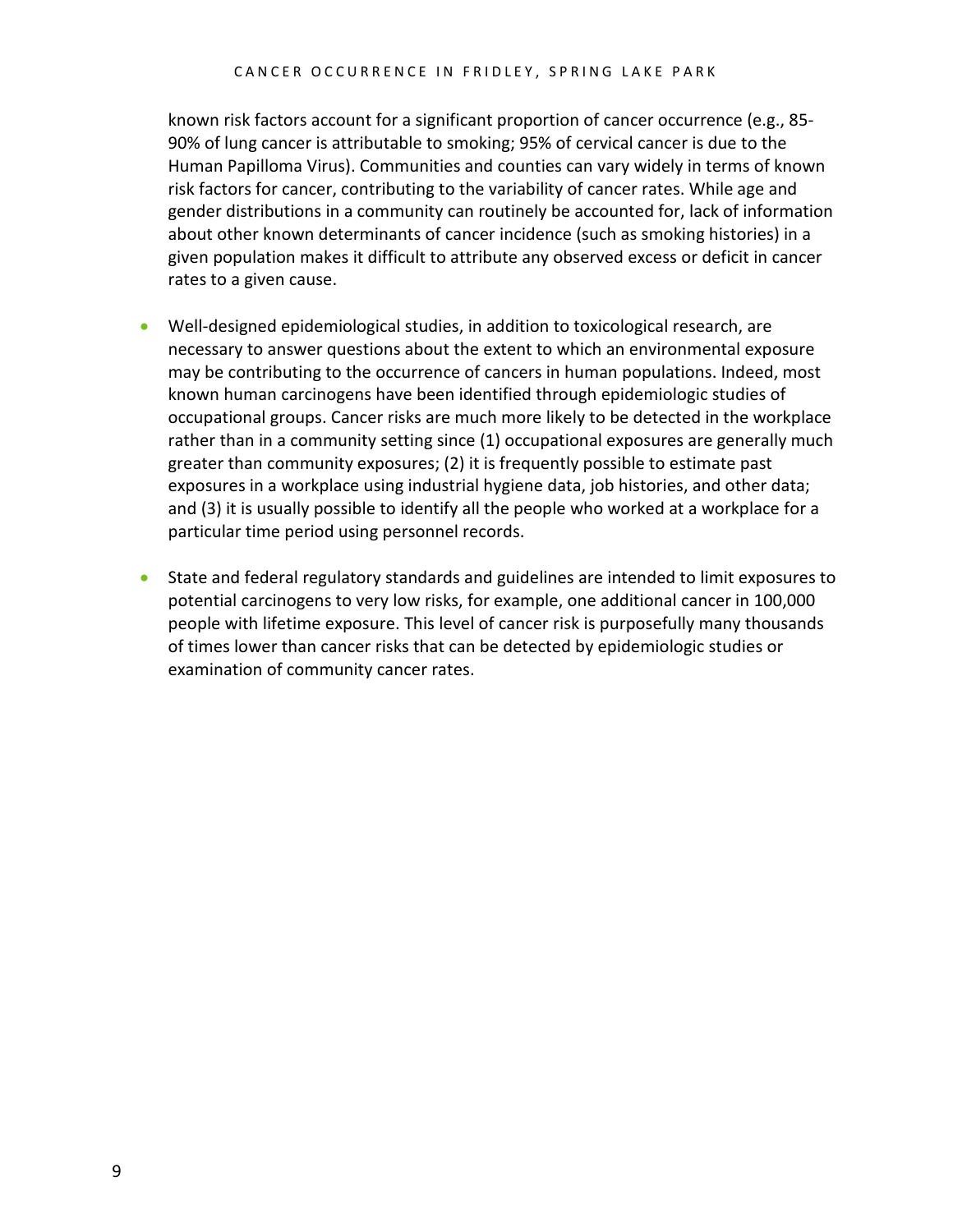## <span id="page-9-0"></span>Table 1. Observed and Expected Cancer Incidence Among Males

|                             |                                 |                                 | <b>Observed to</b>       | 95%<br>Confidence        |
|-----------------------------|---------------------------------|---------------------------------|--------------------------|--------------------------|
| Cancer                      | <b>Observed</b><br><b>Cases</b> | <b>Expected</b><br><b>Cases</b> | <b>Expected</b><br>Ratio | <b>Interval of Ratio</b> |
| <b>All Cancers Combined</b> | 976                             | 919                             | 1.06                     | (1.00, 1.13)             |
| <b>Bladder</b>              | 70                              | 65                              | 1.08                     | (0.84, 1.36)             |
| <b>Brain</b>                | 19                              | 14                              | 1.36                     | (0.82, 2.12)             |
| <b>Colorectal</b>           | 98                              | 77                              | 1.28                     | (1.04, 1.55)             |
| <b>Esophagus</b>            | 22                              | 14                              | 1.60                     | (1.01, 2.42)             |
| Hodgkin's Lymphoma          | 12                              | 6                               | 2.03                     | (1.05, 3.54)             |
| <b>Kidney</b>               | 48                              | 40                              | 1.20                     | (0.89, 1.60)             |
| Larynx                      | 15                              | 10                              | 1.58                     | (0.88, 2.60)             |
| Leukemia                    | 49                              | 39                              | 1.27                     | (0.94, 1.68)             |
| <b>Liver</b>                | 23                              | 19                              | 1.22                     | (0.77, 1.83)             |
| Lung                        | 116                             | 110                             | 1.06                     | (0.87, 1.27)             |
| Melanoma                    | 50                              | 61                              | 0.82                     | (0.61, 1.08)             |
| <b>Multiple Myeloma</b>     | 12                              | 15                              | 0.79                     | (0.41, 1.38)             |
| Non-Hodgkin's Lymphoma      | 40                              | 49                              | 0.82                     | (0.58, 1.11)             |
| Oral                        | 34                              | 31                              | 1.09                     | (0.76, 1.52)             |
| <b>Pancreas</b>             | 29                              | 25                              | 1.16                     | (0.78, 1.67)             |
| <b>Prostate</b>             | 236                             | 250                             | 0.94                     | (0.83, 1.07)             |
| Soft tissue                 | 9                               | 7                               | 1.25                     | (0.57, 2.38)             |
| <b>Stomach</b>              | 14                              | 15                              | 0.96                     | (0.53, 1.61)             |
| <b>Testes</b>               | 11                              | 12                              | 0.94                     | (0.47, 1.68)             |
| <b>Thyroid</b>              | 13                              | 11                              | 1.17                     | (0.62, 2.01)             |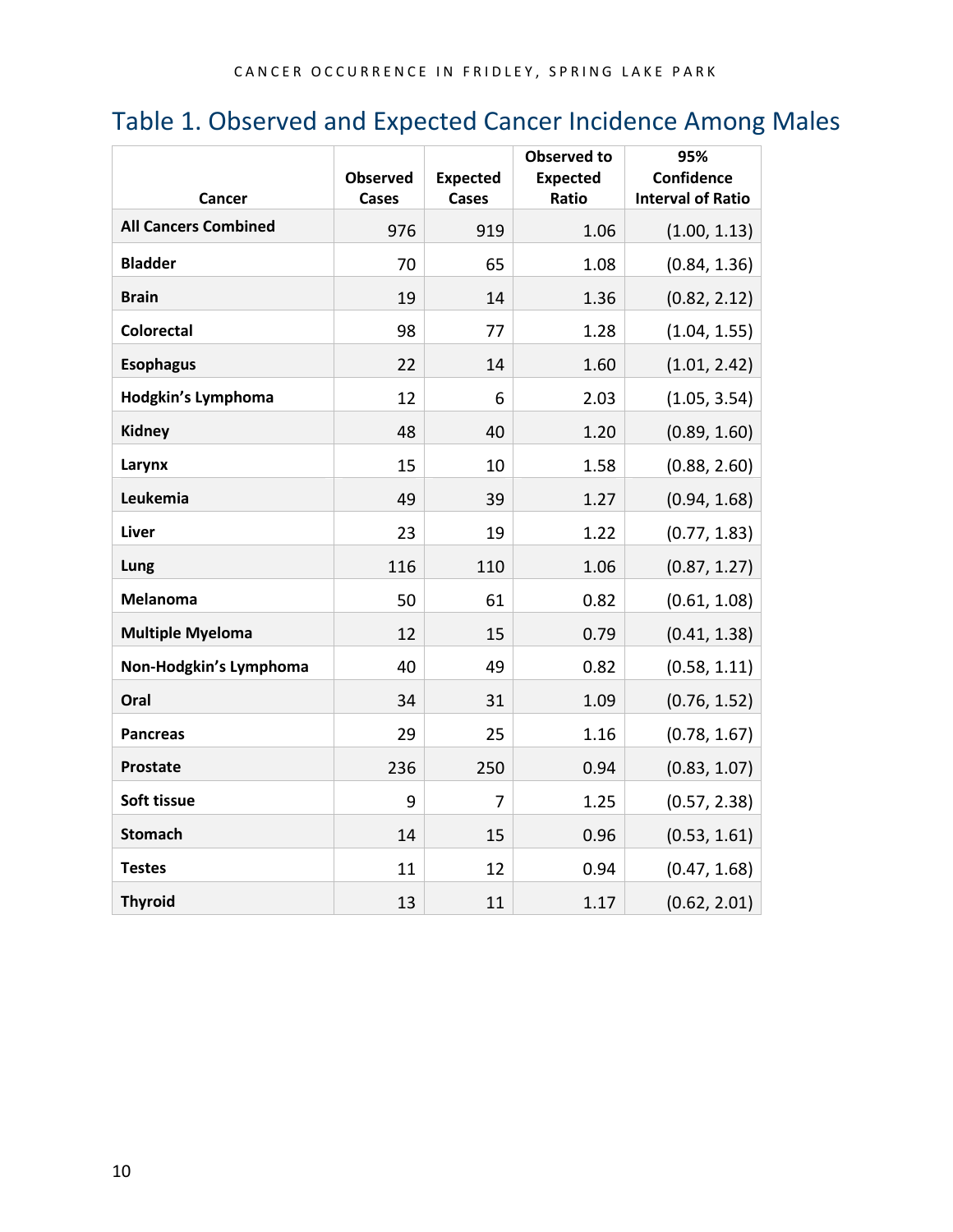### <span id="page-10-0"></span>Figure 1. Cancer Rates Among Males

<span id="page-10-1"></span>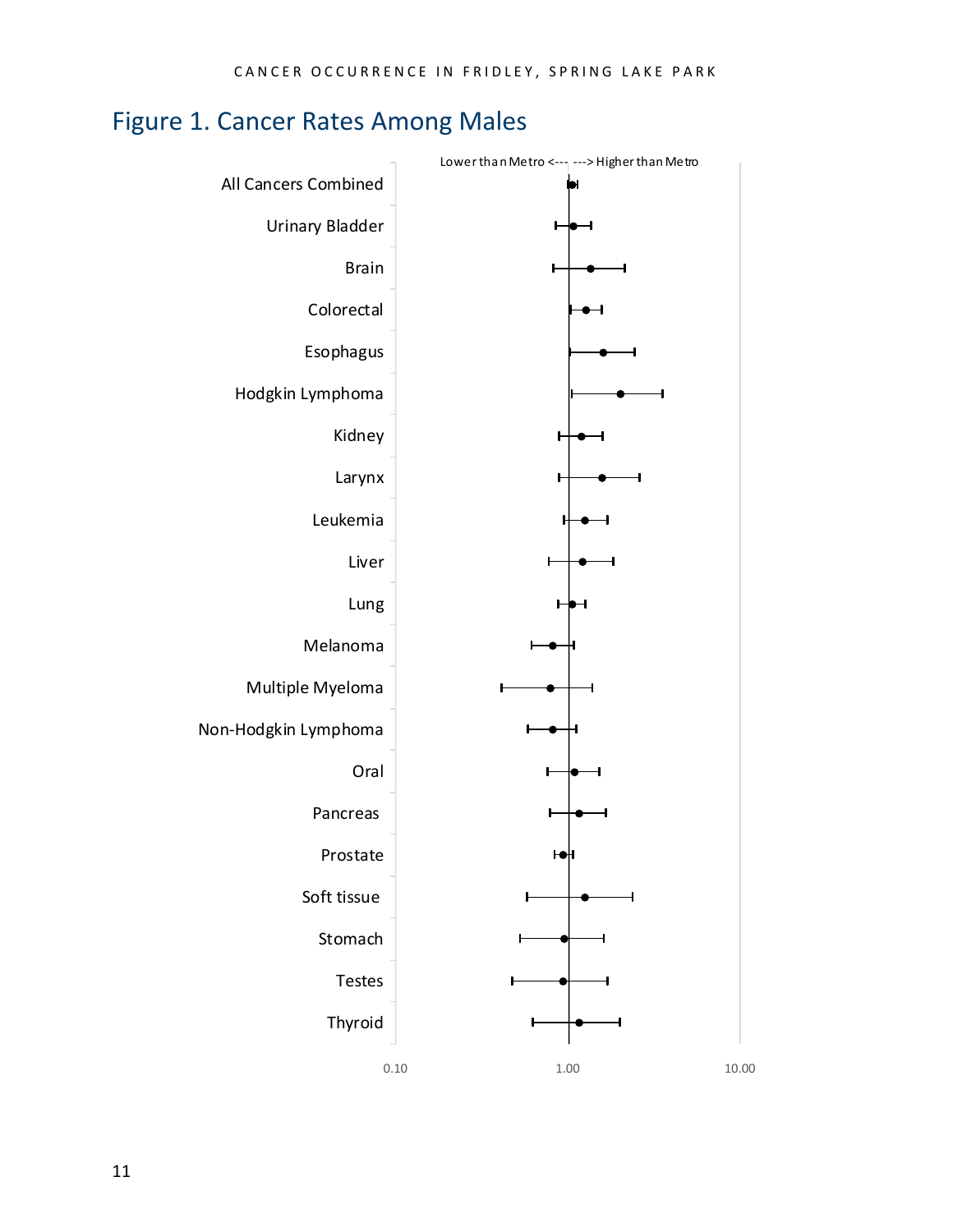### <span id="page-11-0"></span>Table 2. Observed and Expected Cancer Incidence Among Females

<span id="page-11-1"></span>

| Cancer                      | <b>Observed</b><br>Cases | <b>Expected</b><br>Cases | <b>Observed to</b><br><b>Expected</b><br>Ratio | 95%<br><b>Confidence</b><br><b>Interval of Ratio</b> |
|-----------------------------|--------------------------|--------------------------|------------------------------------------------|------------------------------------------------------|
| <b>All Cancers Combined</b> | 975                      | 880                      | 1.11                                           | (1.04, 1.18)                                         |
| <b>Bladder</b>              | 30                       | 20                       | 1.51                                           | (1.02, 2.16)                                         |
| <b>Brain</b>                | 13                       | 11                       | 1.17                                           | (0.63, 2.01)                                         |
| <b>Breast</b>               | 248                      | 273                      | 0.91                                           | (0.80, 1.03)                                         |
| <b>Cervix</b>               | 9                        | 10                       | 0.88                                           | (0.40, 1.68)                                         |
| <b>Colorectal</b>           | 93                       | 74                       | 1.26                                           | (1.02, 1.54)                                         |
| <b>Esophagus</b>            | 5                        | 4                        | 1.12                                           | (0.36, 2.61)                                         |
| Hodgkin's Lymphoma          | 6                        | 4                        | 1.34                                           | (0.49, 2.91)                                         |
| <b>Kidney</b>               | 28                       | 21                       | 1.34                                           | (0.89, 1.93)                                         |
| Larynx                      | 1                        | $\overline{2}$           | 0.44                                           | (0.01, 2.43)                                         |
| Leukemia                    | 19                       | 25                       | 0.77                                           | (0.46, 1.20)                                         |
| Liver                       | 10                       | 9                        | 1.17                                           | (0.56, 2.15)                                         |
| Lung                        | 176                      | 113                      | 1.55                                           | (1.33, 1.80)                                         |
| Melanoma                    | 59                       | 46                       | 1.27                                           | (0.97, 1.64)                                         |
| <b>Multiple Myeloma</b>     | 6                        | 11                       | 0.55                                           | (0.20, 1.20)                                         |
| Non-Hodgkin's Lymphoma      | 47                       | 37                       | 1.26                                           | (0.93, 1.68)                                         |
| Oral                        | 16                       | 15                       | 1.10                                           | (0.63, 1.79)                                         |
| Ovary                       | 21                       | 23                       | 0.91                                           | (0.56, 1.39)                                         |
| <b>Pancreas</b>             | 27                       | 22                       | 1.23                                           | (0.81, 1.79)                                         |
| Soft tissue                 | 5                        | 6                        | 0.89                                           | (0.29, 2.08)                                         |
| <b>Stomach</b>              | $\overline{7}$           | 8                        | 0.87                                           | (0.35, 1.79)                                         |
| <b>Thyroid</b>              | 32                       | 32                       | 1.00                                           | (0.68, 1.41)                                         |
| <b>Uterus</b>               | 68                       | 62                       | 1.09                                           | (0.85, 1.38)                                         |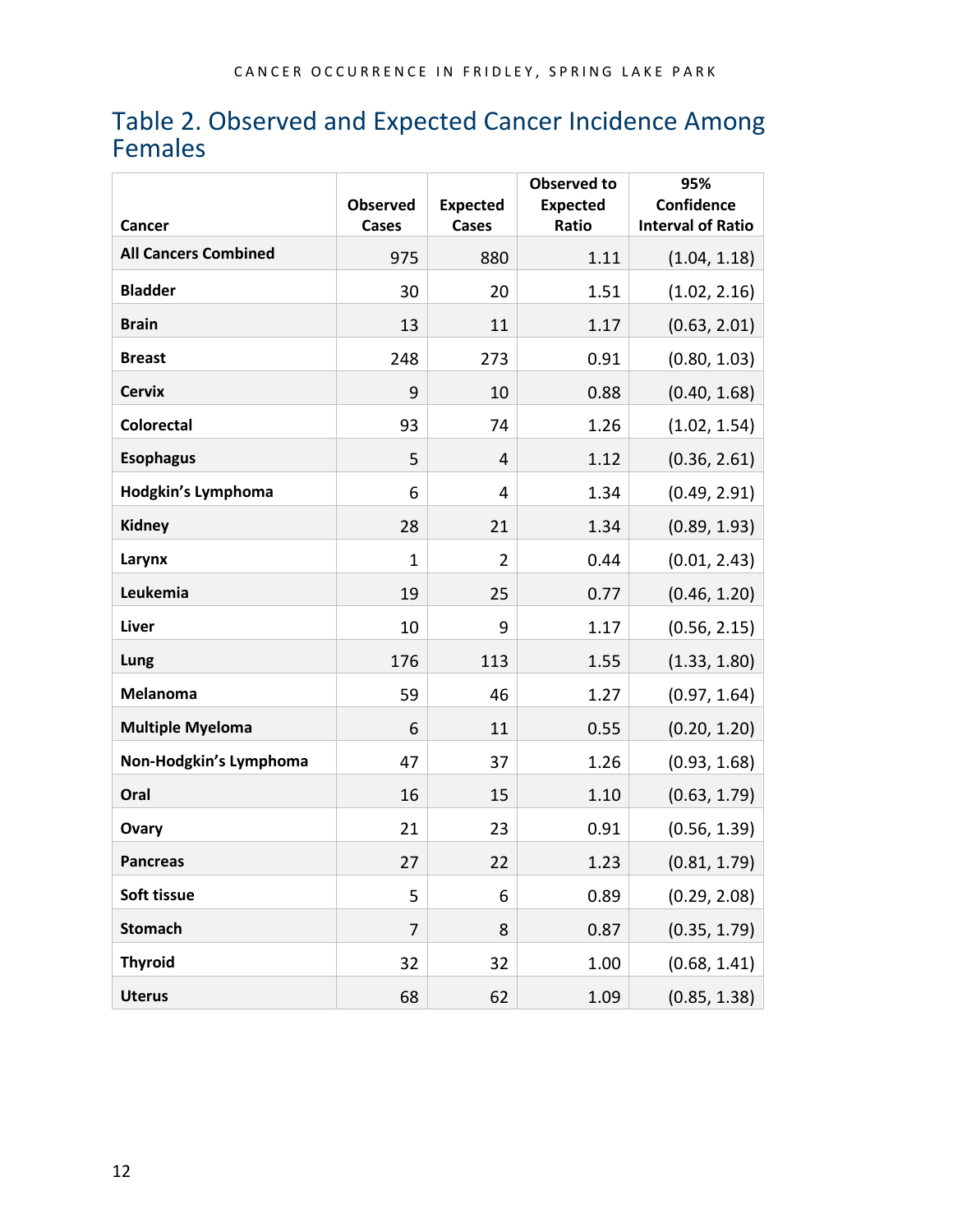### <span id="page-12-0"></span>Figure 2. Cancer Rates Among Females

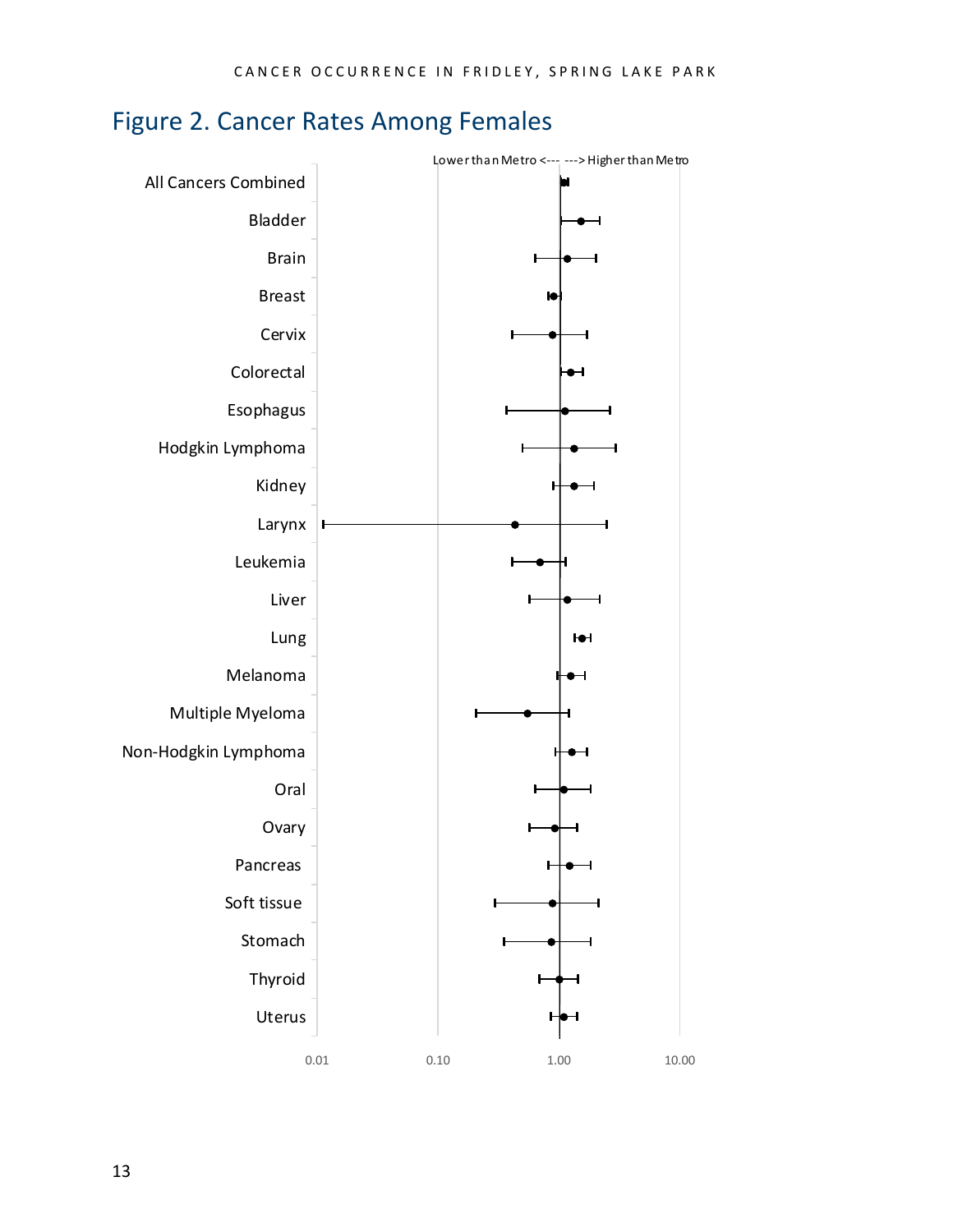#### <span id="page-13-0"></span>Figure 3. Estimate of U.S. cancer mortality attributable to various known risk factors



<span id="page-13-1"></span>*Colditz G.A., Wei E.K. Relative Contributions of Biologic and Social and Physical Environmental Determinants of Cancer Mortality. Annual Review of Public Health, 2012;33:137-156.*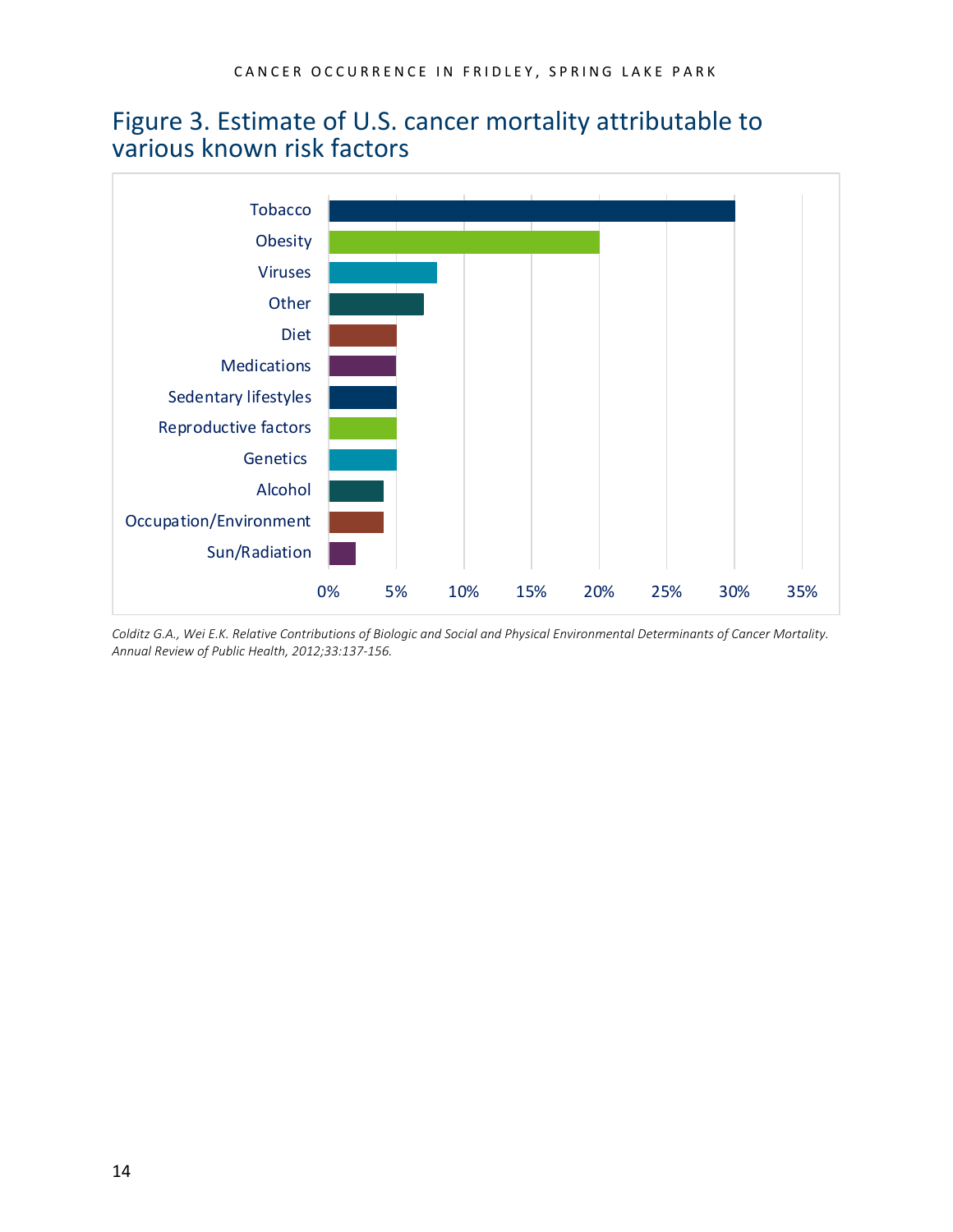## <span id="page-14-0"></span>**Appendix**

#### <span id="page-14-1"></span>Cancer Risk Factors

(Summarized from MCRS biennial reports<sup>4</sup>, American Cancer Society<sup>5</sup>, National Cancer Institute $6$ )

Colorectal

- **Age**: about 9 out of 10 people diagnosed with colorectal cancer are at least 50 years old.
- **Personal history of colorectal polyps or cancer**.
- **Family history of colorectal cancer**: Most colorectal cancers occur in people without a family history but people with a history of colorectal cancer or polyps in close relatives (parents, siblings, or children) are at increased risk. There are some inherited gene defects (mutations) that are linked with colorectal cancers.
- **Inflammatory bowel disease (IBD)**, a condition in which the colon is inflamed over a long period of time. IBD is different from irritable bowel syndrome (IBS), which is a common disorder that can cause cramping, abdominal pain, and diarrhea, but does not increase the risk for colorectal cancer.
- **Race**: Blacks have the highest colorectal cancer incidence and mortality rates of all racial groups in the U.S. In Minnesota, American Indians have the highest incidence and mortality rates.
- **Other risk factors**: physical inactivity, obesity, smoking, heavy alcohol use, and a diet high in red meats and processed meats.

#### Lung

- **Smoking** is the leading cause of lung cancer. Approximately 90% of lung cancers in males and 80% in females are caused by smoking, and it increases risk for many other cancers as well.
- **Radon**, a common indoor pollutant and second leading cause of lung cancer, enters the home from the surrounding soil. About one in three Minnesota homes have enough radon to pose a risk to the occupants' health over many years of exposure.
- **Environmental tobacco smoke (ETS)**, also known as secondhand smoke, is a known human carcinogen. According to the CDC and EPA, it is the third leading cause of lung cancer, after cigarette smoking and exposure to radon.
- **Occupational exposures** to known and probable carcinogens (e.g., occupations with exposure to arsenic, asbestos, beryllium, cadmium, or radon) account for a small but significant number of lung cancers.
- **Other risk factors:** Exposure to arsenic, asbestos, and diesel exhaust are other risk factors. Air pollution may cause a small increase in lung cancer.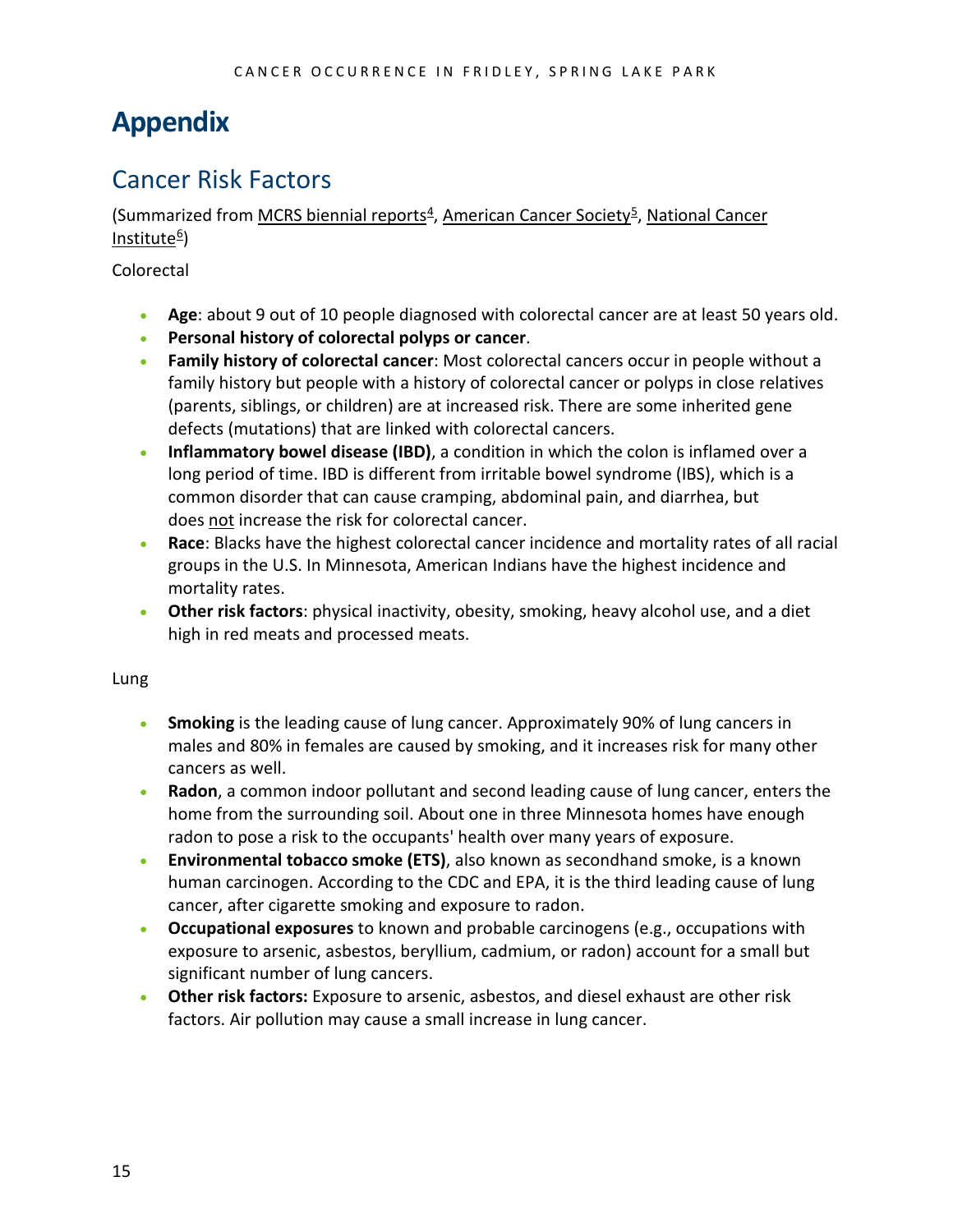#### Hodgkin's Lymphoma

- **Epstein-Barr virus infections/mononucleosis** are associated with an increased risk of Hodgkin lymphoma's. But even though the risk is higher than for people who haven't had mono, it is still very small (about 1 in 1,000).
- **Age** is associated with Hodgkin's lymphoma. People can be diagnosed with Hodgkin's lymphoma at any age, but it's most common in early adulthood (especially in a person's 20s) and in late adulthood (after age 55).
- **Gender:** Hodgkin's lymphoma occurs slightly more often in males than females.
- **Family history of Hodgkin's lymphoma**: Brothers and sisters of young people with this disease have a higher risk for Hodgkin's lymphoma. The risk is very high for an identical twin of a person with Hodgkin's lymphoma. But a family link is still uncommon – most people with Hodgkin's lymphoma do not have a family history of it.
- **Weakened immune system:** The risk of Hodgkin's lymphoma is increased in people infected with [HIV,](https://www.cancer.org/cancer/cancer-causes/infectious-agents/hiv-infection-aids.html) the virus that causes AIDS. People who take medicines to suppress the immune system after an organ transplant and people with auto-immune diseases are also at higher than normal risk for Hodgkin's lymphoma.

#### Esophagus

- **Tobacco use** and **alcohol abuse** irritate the squamous cells of the esophagus and increase the risk for esophageal cancer. The use of any tobacco product, including cigarettes, cigars, pipes, and chewing tobacco, increases the risk for esophageal cancer, especially with heavy or prolonged use.
- **Diet**: Consumption of foods preserved in lye (such as lutefisk) can increase a person's risk for esophageal cancer, especially if consumed in large quantities. Eating few fruits and vegetables is associated with an increased risk of esophageal cancer. However, more research is needed to know whether there is a protective effect of fruits and vegetables or whether it is simply a marker for another risk factor.
- **Gastroesophageal reflux disease (GERD)**, also known as reflux, acid indigestion, and heartburn, occurs when acid escapes from the stomach back into the esophagus. This chronic reflux has been shown to increase the risk of adenocarcinoma of the esophagus. The long-term damage caused to the cells of the esophagus from strong stomach acids can cause a condition known as Barrett's esophagus, which greatly increases risk of esophageal cancer.
- **Obesity** is associated with esophageal cancer, probably because obese individuals are more likely to have GERD.
- **Long-term exposure to chemical fumes** in certain work settings such as dry cleaning appears to increase the risk of esophageal cancer.

#### Bladder

• **Smoking:** The most common risk factor is cigarette smoking, although smoking cigars and pipes can also raise the risk of developing bladder cancer. Smokers are 4 to 7 times more likely to develop bladder cancer than nonsmokers.